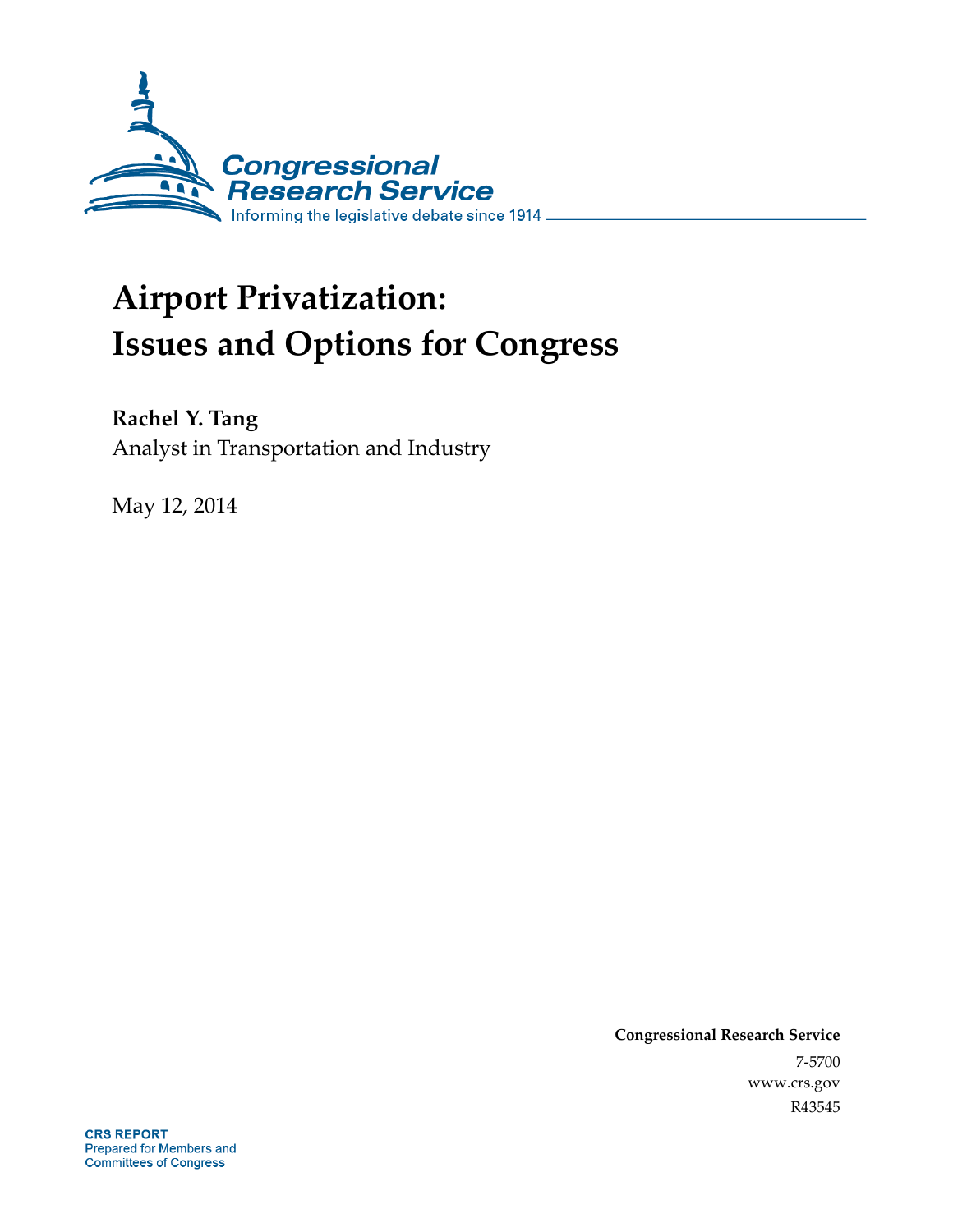## **Summary**

In 1996, Congress established the Airport Privatization Pilot Program (APPP; 49 U.S.C. §47134; Section 149 of the Federal Aviation Reauthorization Act of 1996, P.L. 104-264) to increase access to sources of private capital for airport development and to make airports more efficient, competitive, and financially viable. Participation in the program has been very limited, in good part because major stakeholders have different, if not contradictory, objectives and interests.

Only two U.S. commercial service airports have completed the privatization process established under the APPP. One of those, Stewart International Airport in New York State, subsequently reverted to public ownership. Luis Muñoz Marín International Airport in San Juan, Puerto Rico, is now the only airport with a private operator under the provisions of the APPP.

Increasing interest in airport privatization is likely to require a number of significant policy changes, including the following:

- Making privatization more attractive to public-sector owners by facilitating the use of privatization revenue for non-airport purposes.
- Providing similar tax treatment to bonds issued by public-sector and privatesector airport operators, as public-sector operators now have access to less costly long-term finance than private operators.
- Easing requirements for private owners to comply with assurances previously made by public-sector owners to obtain federal Airport Improvement Program (AIP) grants.
- Accelerating the application and approval procedures for the APPP.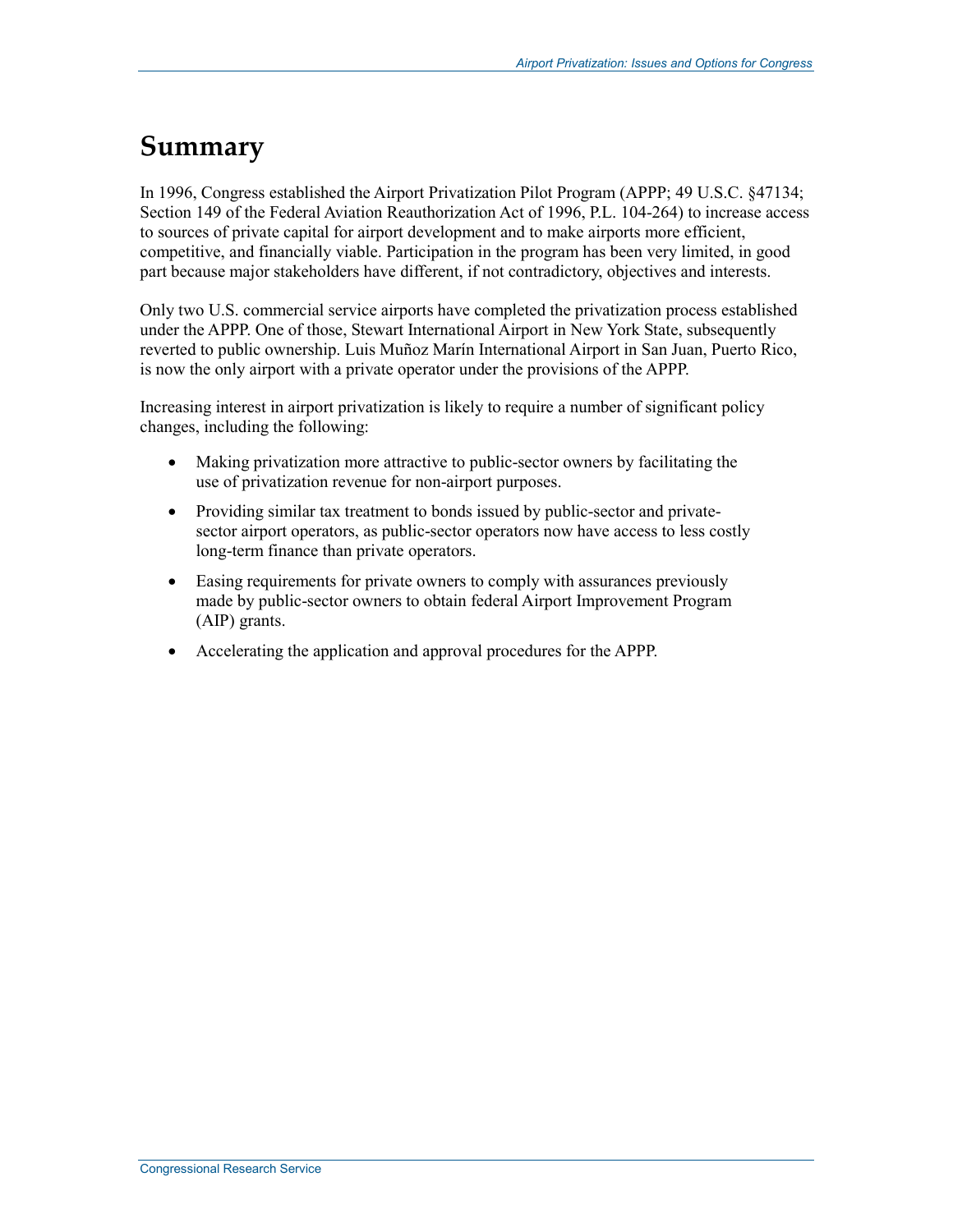## **Contents**

## Figures

|--|--|

### **Tables**

## Appendixes

|--|

### Contacts

|--|--|--|--|--|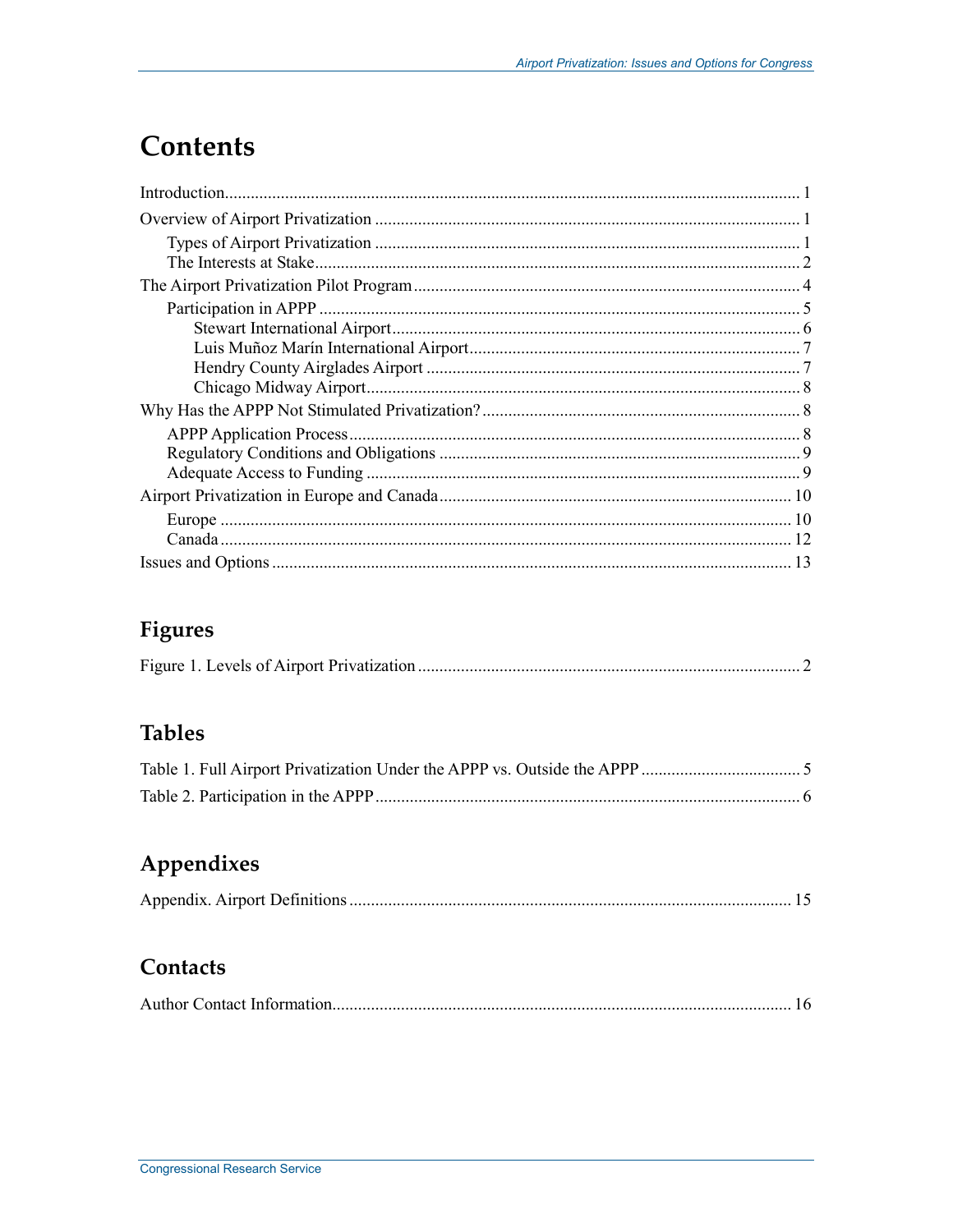## **Introduction**

Almost all commercial service airports in the United States are owned by local and state governments, or by public entities such as airport authorities or multipurpose port authorities.<sup>1</sup> In 1996, Congress established the Airport Privatization Pilot Program  $(APPP)^2$  to explore the prospect of privatizing publicly owned airports and using private capital to improve and develop them. In addition to reducing demand for government funds, privatization has been promoted as a way to make airports more efficient and financially viable.

Participation in the APPP has been very limited. Only two airports have completed the privatization process, and one of them later reverted to public ownership. Owners of other airports considered privatization, but eventually chose not to proceed. The lack of interest in privatization among U.S. airports could be the result of (1) readily available financing sources for publicly owned airports; (2) barriers or lack of incentives to privatize; (3) the potential implications for major stakeholders; and (4) satisfaction with the status quo.

## **Overview of Airport Privatization**

Privatization refers to the shifting of governmental functions, responsibilities, and sometimes ownership, in whole or in part, to the private sector. With respect to airports, "privatization" can take many forms up to and including the transfer of an entire airport to private operation and/or ownership. In the United States, most cases of airport privatization fall into the category of "partial privatization"; full privatization, either under or outside the APPP, has been very rare.

## **Types of Airport Privatization**

**Figure 1** illustrates four generic airport privatization models, from the least privatized, the award of service contracts to private firms, to the long-term transfer of an airport out of the public sector.

**Service Contracts.** Many U.S. airports outsource some non-core operations to private firms that specialize in those functions. Examples of operations that are frequently outsourced are cleaning and janitorial services, airport landscaping, shuttle bus operations, and concessions in airport terminals. This is probably the most common type of privatization among U.S. airports.

<sup>1</sup> <sup>1</sup> Commercial service airports, as defined in the Federal Aviation Administration's 2013-2017 National Plan of *Integrated Airport System* (NPIAS), are publicly owned airports that receive scheduled passenger service and board at least 2,500 passengers a year. Branson airport in Branson, MO, is the only privately funded, privately developed, and privately operated commercial passenger airport in the United States.

 $2^{2}$  49 U.S.C. §47134; Section 149 of the Federal Aviation Reauthorization Act of 1996; P.L. 104-264.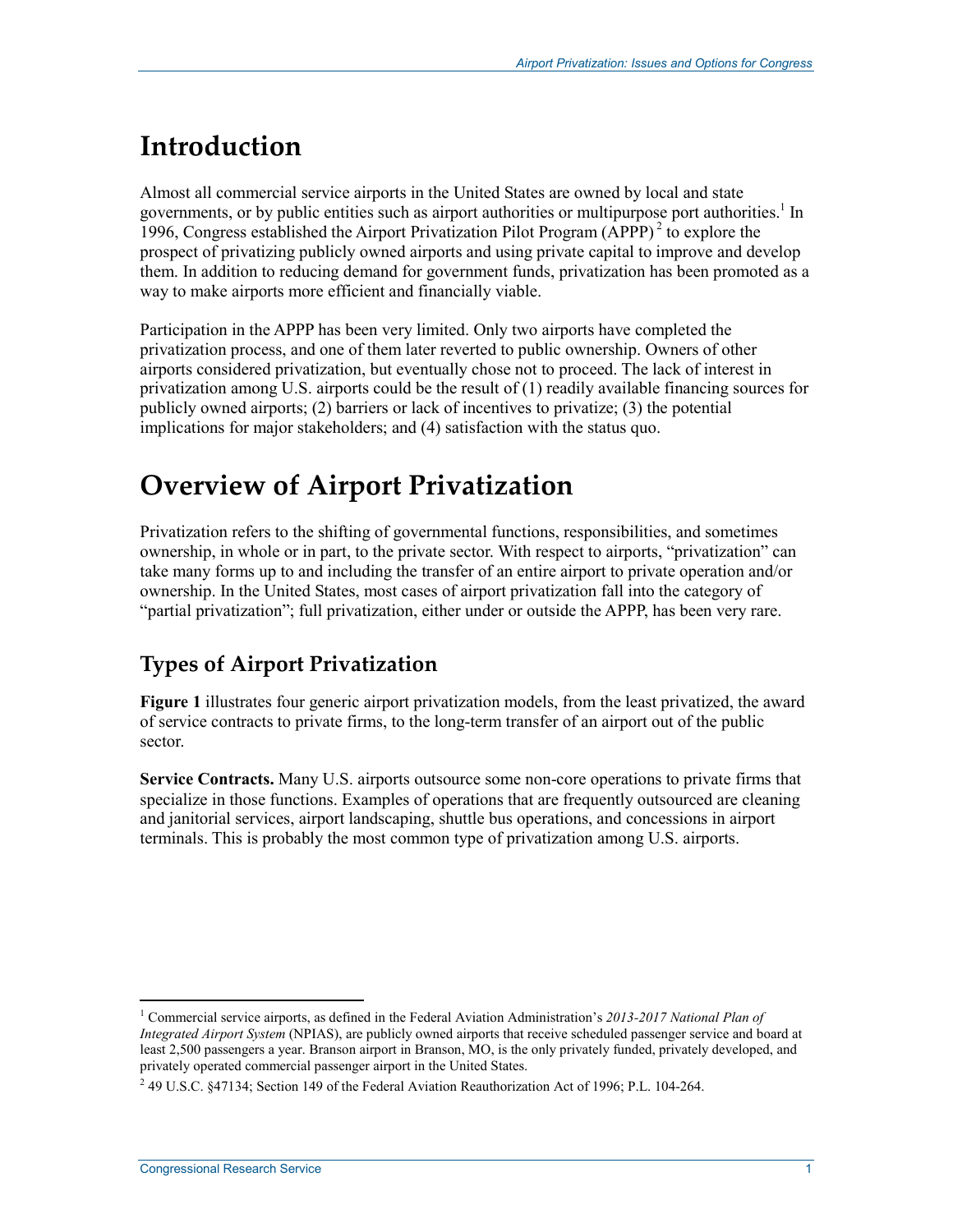| <b>Least Privatization</b> |                        |                                  | <b>Most Privatization</b>  |  |
|----------------------------|------------------------|----------------------------------|----------------------------|--|
| Service<br>Contracts       | Management<br>Contract | Developer<br>Financing/Operation | Long-Term<br>Lease or Sale |  |
|                            |                        |                                  |                            |  |

|  |  |  | Figure 1. Levels of Airport Privatization |
|--|--|--|-------------------------------------------|
|--|--|--|-------------------------------------------|

**Source:** Airport Cooperative Research Program (ACRP) Report 66, "Considering and Evaluating Airport Privatization," p. 3. Modified by CRS.

- **Management Contracts.** Some airports engage the management expertise of the private sector by contracting out specific facilities or responsibilities, such as parking, terminal concessions, terminal operations, airfield signage, fuel farms, and aircraft refueling. In a few cases, a private management company has been awarded a contract to manage an entire airport for a specified term. This is a form of partial privatization. For example, Virginia-based AvPorts, a specialized aviation facilities company, has management services contracts with a number of airports, including Albany International Airport, NY (ALB), Atlantic City International Airport, NJ (ACY), and Westchester County Airport, NY (HPN).<sup>3</sup>
- **Developer Financing/Operation.** A wide range of contracts has been used to involve the private sector in providing financing, development, operation, and maintenance services. This is also known as the Design-Build-Finance-Operate-Maintain (DBFOM) model. Airport DBFOM examples include passenger terminals (notably Terminal 5 at Chicago O'Hare International Airport and Terminal 4 at New York John F. Kennedy International Airport), parking garages, and rental car facilities.<sup>4</sup>
- Long-Term Lease or Sale. Full privatization involves the sale or long-term lease of an airport to a private owner or operator. Under a long-term lease or concession agreement, the airport owner grants full management and development control to the private operator in exchange for capital improvements and other obligations such as an upfront payment and/or profit-sharing arrangements. Only two airports have successfully entered into long-term leases. Under a full sale, ownership and full responsibility for operation, capital improvements, and maintenance would be transferred to a private buyer. Several airports in Europe have been privatized in this way, but there have been no sales of commercial service airports in the United States.

#### **The Interests at Stake**

Airport privatization, especially in the case of long-term lease or sale, involves four major stakeholders: airport owners, which in the United States are mostly local or regional governments or public entities; air carriers; private investors; and the federal government. These stakeholders ultimately decide whether a privatization deal goes forward and they tend to have different

 3 http://www.avports.com/cfiles/airports.cfm.

<sup>4</sup> Airport Cooperative Research Program (ACRP) Report 66, "Considering and Evaluating Airport Privatization," p. 4.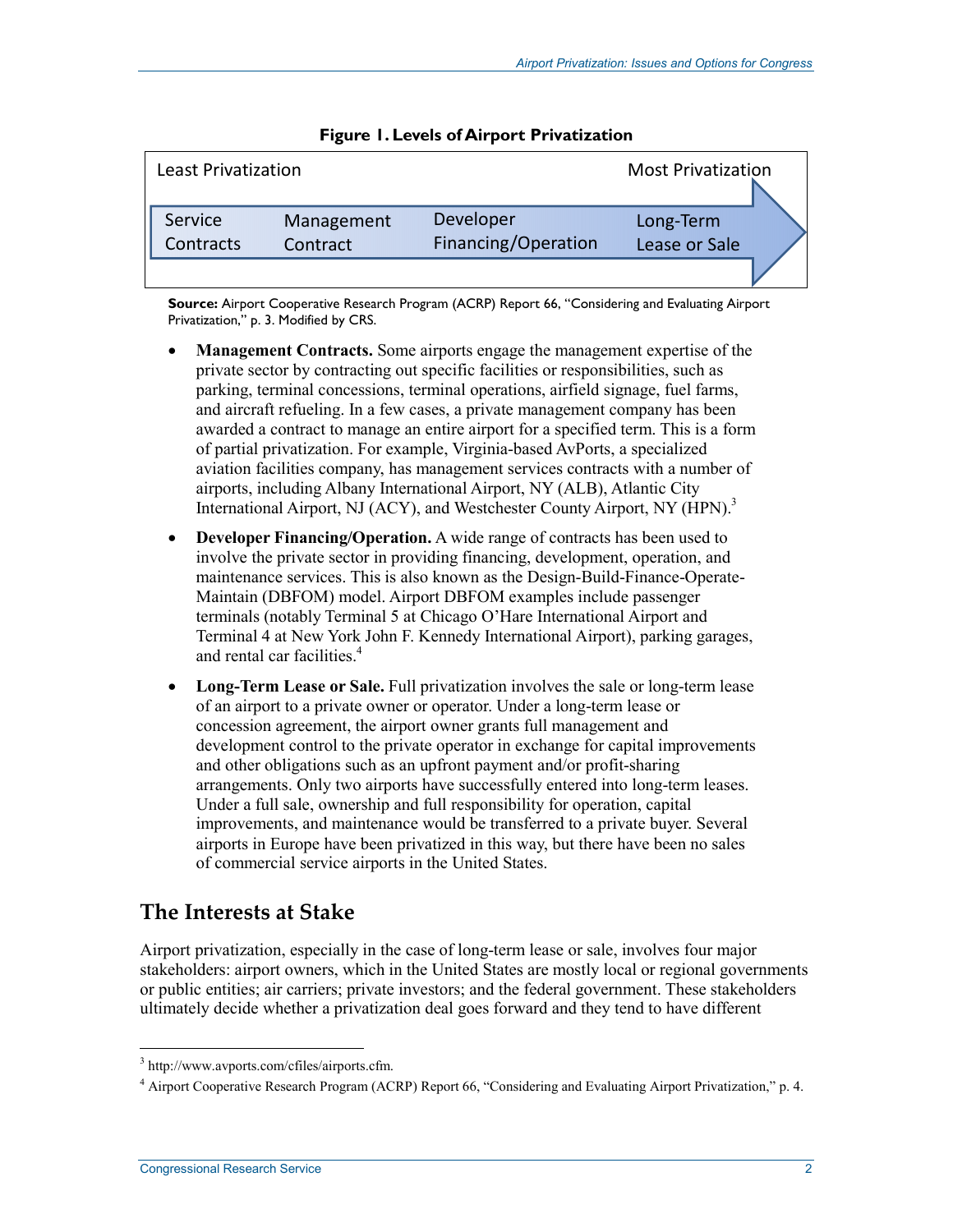objectives and, in many cases, divergent interests. Airline passengers may experience the effect of privatization via, for example, airport concession offerings, operational efficiency, and changes in prices and fees, but passenger interests are usually not represented formally in discussions of privatization.

**Airport owners,** who are usually local governments**,** may opt for privatization if they could extract a lump sum cash payment up front for general use. While a city or state government might embrace privatization as a source of revenue, federal regulations generally require that lease or sale revenue from airport privatization be used only for airport purposes (unless the majority of airlines agrees otherwise, under the APPP). On the other hand, privatization involves surrendering control of an economically important facility. By reducing or eliminating responsibilities of the public agency or authority that owns the airport, it may lead to the loss of public-sector jobs. Hence, a public-sector owner may see few benefits from selling or leasing an airport to a private operator unless the facility is losing money—and in that case, private investors might not find the airport an attractive investment. The federal Airport Privatization Pilot Program, discussed below, is meant to encourage privatization by granting certain exemptions to public-sector owners with regard to revenue diversion and other obligations.

**Air carriers,** including both scheduled passenger airlines and cargo airlines, would like to keep their costs low. They also want to have some control over how airport revenues are used, especially to ensure that the fees paid by themselves and their customers are used for airportrelated purposes. Their interest in low landing fees and low rents for ticket counters and other facilities may be contrary to the interest of potential private operators in increasing revenue. At the same time, however, air carriers have an interest in ensuring that the airports they use are well maintained and carefully managed. They might have reason to support a proposed privatization if they thought it would result in lower charges, better airport services, or increased efforts to promote the airport.

**Private investors and operators** expect a financial return on their investments. They will be looking above all at growth potential, such as opportunities to bring additional flights to the airport, to earn additional lease revenue by improving amenity offerings such as shopping and dining for passengers, or to draw more freight traffic by offering lower fees or improved facilities. If they attempt to increase profitability by raising landing fees or rents, that may bring them into conflict with air carriers using the airport.

**The federal government,** represented by the Department of Transportation (DOT) and DOT's Federal Aviation Administration (FAA), has been directed by Congress to engage private capital in aviation infrastructure development and reduce reliance on federal grants and subsidies. However, FAA also has statutory mandates to maintain the safety and integrity of the national air transportation system and to enforce compliance with commitments, known as "grant assurances," that airports have made to obtain grants under the federal Airport Improvement Program (AIP).<sup>5</sup> Thus, while FAA administers the APPP, it is likely to carefully examine privatization proposals that might risk closures of runways or airports or otherwise reduce aviation system capacity or that appear to favor certain airport users over others.

 $<sup>5</sup>$  Examples of AIP grant assurances include making the airport available for public use on reasonable conditions and</sup> without unjust economic discrimination (against all types, kinds, and classes of aeronautical activities); charging air carriers making similar use of the airport substantially comparable amounts; and maintaining a current airport layout plan. See http://www.faa.gov/airports/aip/grant\_assurances/ for a complete list.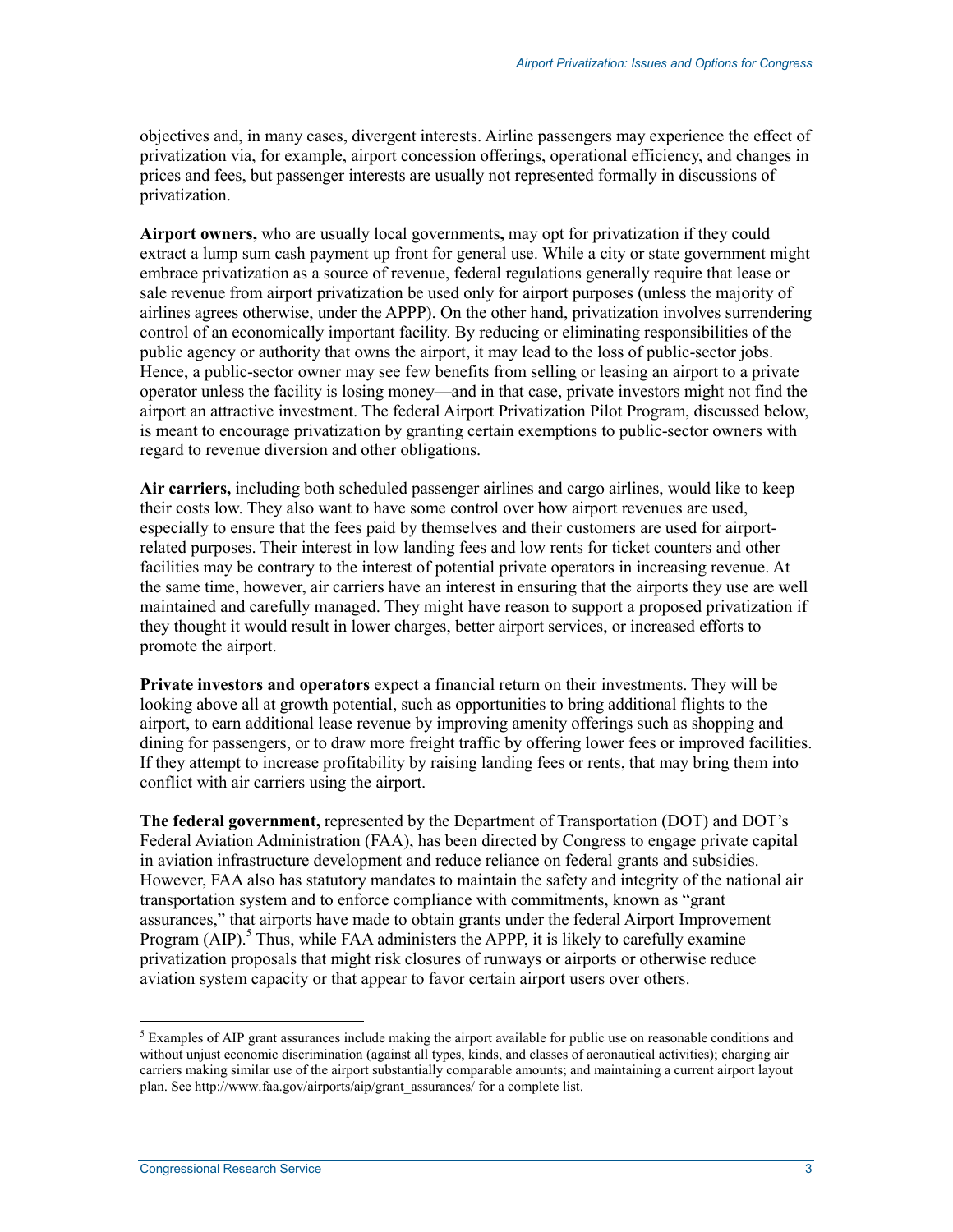The divergent interests of stakeholders are a significant issue in privatization. Striking a balance among these interests while facilitating privatization is one of the purposes of the Airport Privatization Program (APPP).

## **The Airport Privatization Pilot Program**

The Federal Aviation Reauthorization Act of 1996 (49 U.S.C. §47134; Section 149 of the Federal Aviation Reauthorization Act of 1996, P.L. 104-264) established the APPP. The program was created to test a new concept for increasing private participation, especially private capital investment, in airport operations and development.

The law authorizes the Secretary of the U.S. Department of Transportation and, through delegation, the FAA Administrator, to exempt participating airports from certain federal requirements. Specifically, the Administrator may exempt the airports from all or part of the requirements to use airport revenue for airport-related purposes, to repay federal grants, or to return airport property acquired with federal assistance upon the lease or sale of the airport deeded by the federal government. 6

The law originally limited participation in the APPP to no more than five airports. The FAA Modernization and Reform Act of 2012 (P.L. 112-95) increased the number of airports that may participate from five to 10. Only one large hub commercial airport may participate in the program and that airport may only be leased, not sold. Only general aviation airports can be sold under the APPP. (See the **Appendix** for definitions of airport types.)

**Table 1** provides a comparison of the requirements and regulations governing airport privatization under and outside the APPP.

 $6$  For a primary airport, the use of airport revenue for airport-related purposes requires approval by 65% of the scheduled air carriers serving the airport and by the scheduled and unscheduled air carriers representing 65% of the total landed weight of all aircraft serving the airport in the preceding calendar year. For more information about the APPP, see http://www.faa.gov/airports/airport\_compliance/privatization/. See the **Appendix** for definition of primary airports.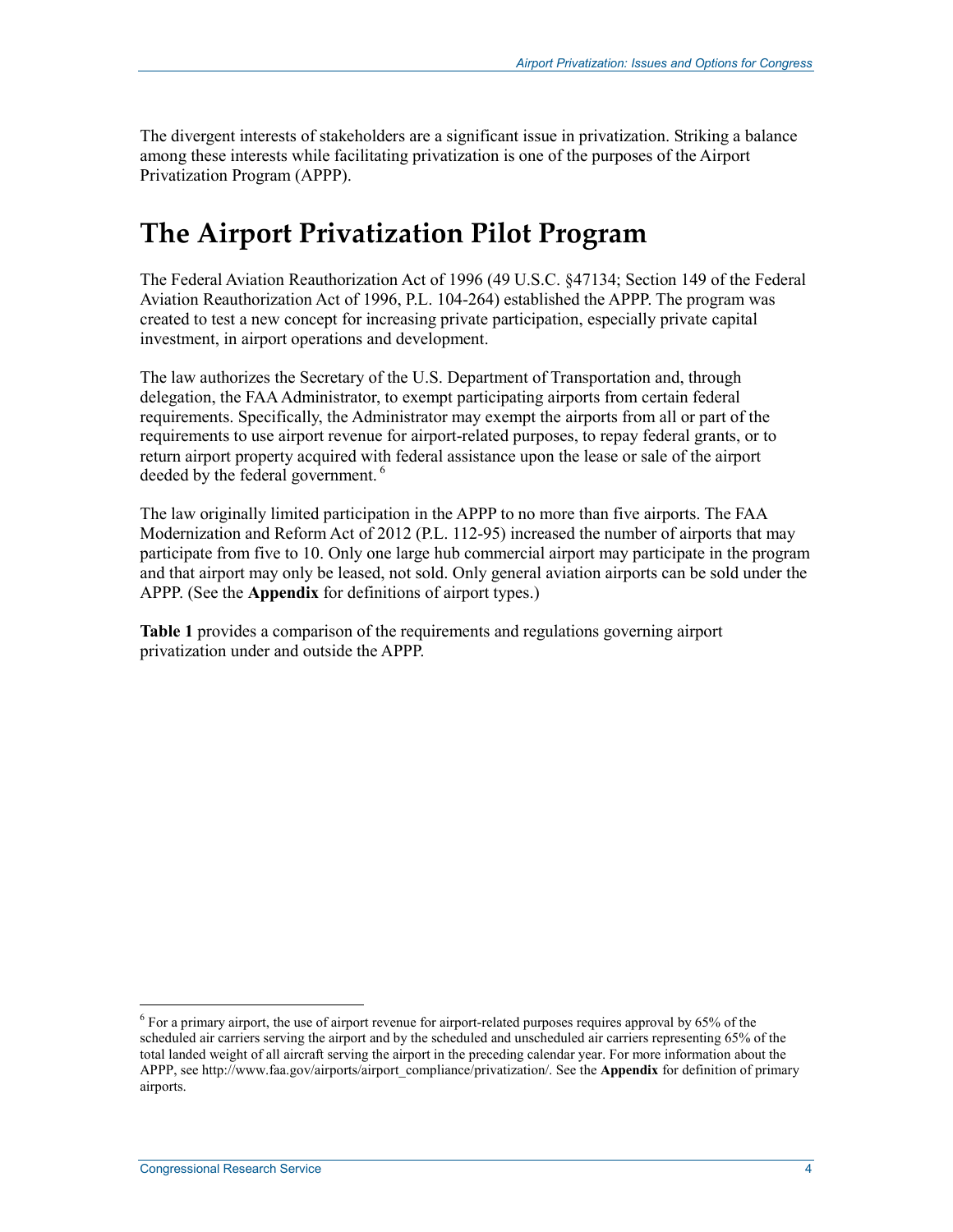|                                        | <b>Full Privatization Under APPP</b>                                                                                                                                                                                                                                                             | <b>Full Privatization Outside APPP</b>                                                                                                                                                                                                             |
|----------------------------------------|--------------------------------------------------------------------------------------------------------------------------------------------------------------------------------------------------------------------------------------------------------------------------------------------------|----------------------------------------------------------------------------------------------------------------------------------------------------------------------------------------------------------------------------------------------------|
| <b>Eligible Airports</b>               | A maximum of 10 airports may participate,<br>among which only one may be large hub<br>airport. One slot is reserved for a general<br>aviation airport. Commercial airports may<br>only be leased; general aviation airports<br>may be sold.                                                      | No restrictions on number or type of<br>airports.                                                                                                                                                                                                  |
| Use of Sale/Lease<br>Proceeds          | Airports can request DOT approval to use<br>sale/lease proceeds for non-airport<br>purposes. For commercial service airports,<br>this also requires consent of 65% of<br>airlines. For general aviation airports, this<br>requires consultation with owners of<br>aircraft based at the airport. | Sale/lease proceeds are considered airport<br>revenue and must be used for airport<br>purposes.                                                                                                                                                    |
| <b>Grant Repayment</b>                 | DOT may grant exemptions from existing<br>repayment obligations. Airports must<br>abide by other grant assurance obligations.                                                                                                                                                                    | DOT cannot grant exemptions from grant<br>assurance obligations or existing<br>repayment obligations.                                                                                                                                              |
| AIP Formula Grants                     | Private operator is eligible for grants from<br>AIP formula funds, but at a lower federal<br>share.                                                                                                                                                                                              | Private operator may be eligible for grants<br>from AIP formula funds under certain<br>conditions, such as when a privately<br>owned airport is used for public purpose<br>as a reliever or provides at least 2,500<br>passenger boardings a year. |
| Rates or Charges on<br><b>Airlines</b> | Rates on airlines may not rise faster than<br>the inflation rate without consent of 65%<br>of airlines. Rate increases for general<br>aviation aircraft owners may not exceed<br>percentage rate increase for airlines.                                                                          | Rates and charges must be reasonable and<br>not unjustly discriminatory, pursuant to<br>grant assurances.                                                                                                                                          |
| Charges on Passengers                  | Private operator is authorized to impose,<br>collect, and use revenue from passenger<br>facility charges (PFCs).                                                                                                                                                                                 | Private operator is authorized to impose<br>charges on passengers (subject to<br>reasonableness and non-discrimination<br>requirements of the grant assurances) but<br>not to impose, collect, or use PFCs.                                        |

#### **Table 1. Full Airport Privatization Under the APPP vs. Outside the APPP**

**Source:** Federal Aviation Administration.

**Notes:** The Airport Improvement Program (AIP) provides federal grants to airport development and planning. AIP program structure and authorizations are set in FAA authorization acts. Authorized by the federal government, the Passenger Facility Charge (PFC) is a state, local, or port authority fee imposed on each paying passenger boarding an aircraft at their airports.

### **Participation in APPP**

The APPP has had very limited success in increasing the number of privately run airports. Since its inception, 10 airports have applied to enter the APPP, but only two have completed the entire privatization process. One of these later reverted to public ownership. **Table 2** lists the APPP applicants and their status.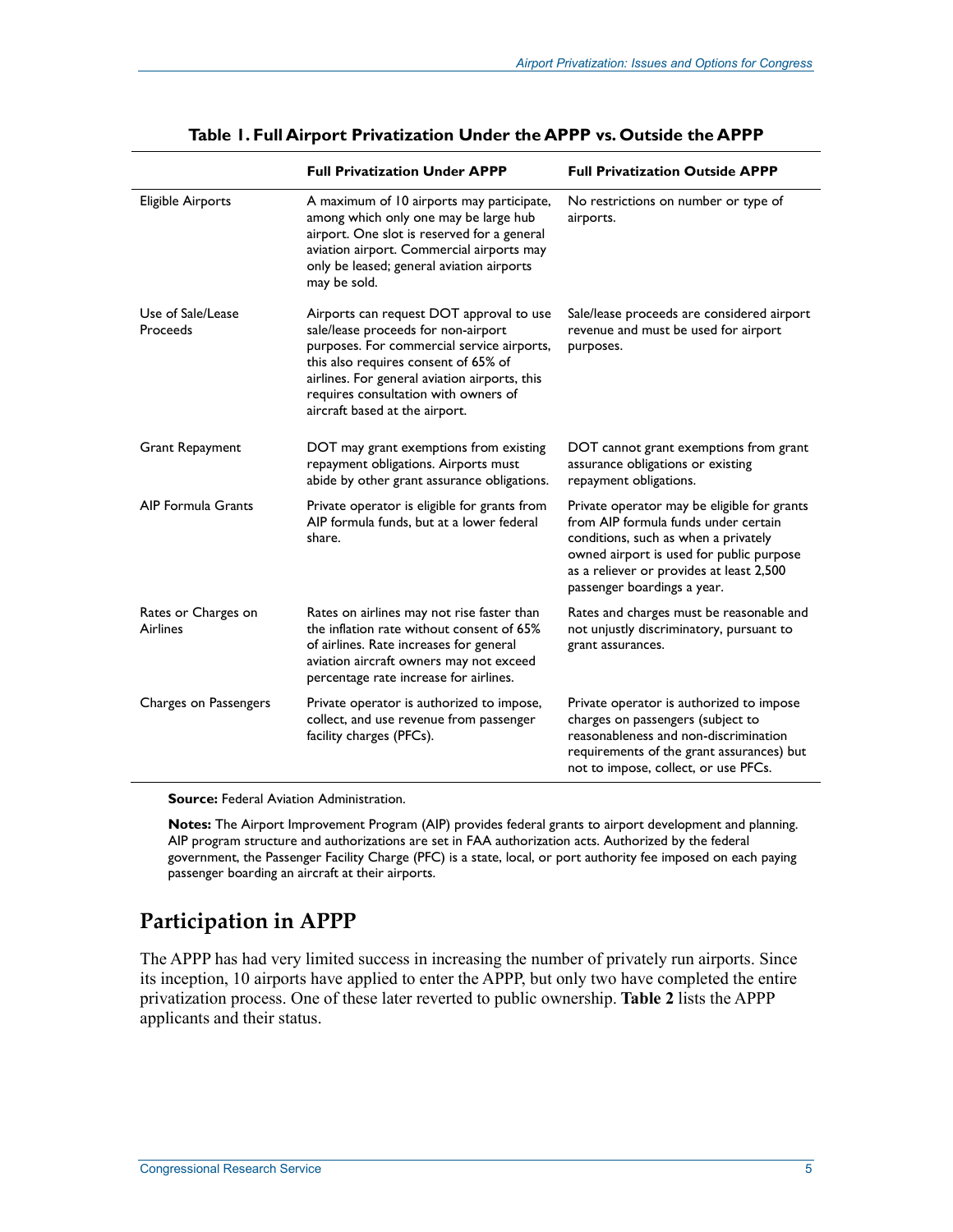| <b>Status</b> | Airport                                              | Location                  | <b>Application Results</b>                                                                                                    |
|---------------|------------------------------------------------------|---------------------------|-------------------------------------------------------------------------------------------------------------------------------|
| Inactive      | Brown Field Municipal Airport                        | San Diego, CA             | Application withdrawn in 2001                                                                                                 |
| Inactive      | Chicago Midway International<br>Airport              | Chicago, IL               | Application withdrawn in 2013                                                                                                 |
| Inactive      | <b>Gwinnett County Briscoe Field</b><br>Airport      | Lawrenceville, GA         | Application withdrawn in 2012                                                                                                 |
| Active*       | Hendry County Airglades<br>Airport                   | Clewiston, FL             | Preliminary application approved in 2010;<br>approval of final application pending.                                           |
| Inactive      | Louis Armstrong New Orleans<br>International Airport | New Orleans, LA           | Application withdrawn in 2010                                                                                                 |
| Privatized*   | Luis Muñoz Marín International<br>Airport            | San Juan, Puerto<br>Rico  | Preliminary approved in December, 2009;<br>final application approved in February,<br>2013. Privatized under long-term lease. |
| Inactive      | New Orleans Lakefront Airport                        | New Orleans, LA           | Application terminated in 2008                                                                                                |
| Inactive      | Niagara Falls International<br>Airport               | Niagara Falls, NY         | Application withdrawn in 2001                                                                                                 |
| Inactive      | Rafael Hernandez Airport                             | Aguadilla, Puerto<br>Rico | Application withdrawn in 2001                                                                                                 |
| Inactive      | Stewart International Airport                        | Newburgh, NY              | Airport privatized in 2000 after FAA<br>approval; reverted to public operation in<br>2007                                     |

#### **Table 2. Participation in the APPP**

(as of April 2014)

**Source:** Federal Aviation Administration.

**Notes:** The rows marked with an asterisk represent the two active participants as of April 2014. FAA terminated New Orleans Lakefront Airport's application when the airport missed the deadline to submit additional materials.

#### **Stewart International Airport**

In 2000, Stewart International Airport in Newburgh, NY, became the first commercial service airport privatized under the APPP. National Express Group PLC, a U.K.-based transportation company, made an initial \$35 million up-front payment to the owner, the state of New York, for a 99-year lease, and agreed to pay the state 5% of the airport's gross income on the lease's  $10<sup>th</sup>$ anniversary or after 1.38 million passengers used the airport, whichever occurred first. National Express Group also made \$10 million in capital contribution during its operation of the airport.<sup>7</sup> Unable to obtain airline approvals to use airport revenue for general purposes, the airport owner, the state of New York, agreed to use the lease payments for airport purposes and to recoup past subsidies for Stewart Airport and other state-owned airports in accordance with FAA's revenue use policy. $8$ 

<sup>&</sup>lt;sup>7</sup> Airport Cooperative Research Program (ACRP) Report 66, "Considering and Evaluating Airport Privatization," pp. 43-44 and pp. 86-87. FAA, "Report to Congress on the Status of the Airport Privatization Pilot Program, 49 U.S.C. §47134," August 2004, p. 7.

<sup>&</sup>lt;sup>8</sup> New York Department of Transportation, "Governor Pataki Hands Stewart Airport Keys to National Express (Orange County)," press release, March 31, 2000.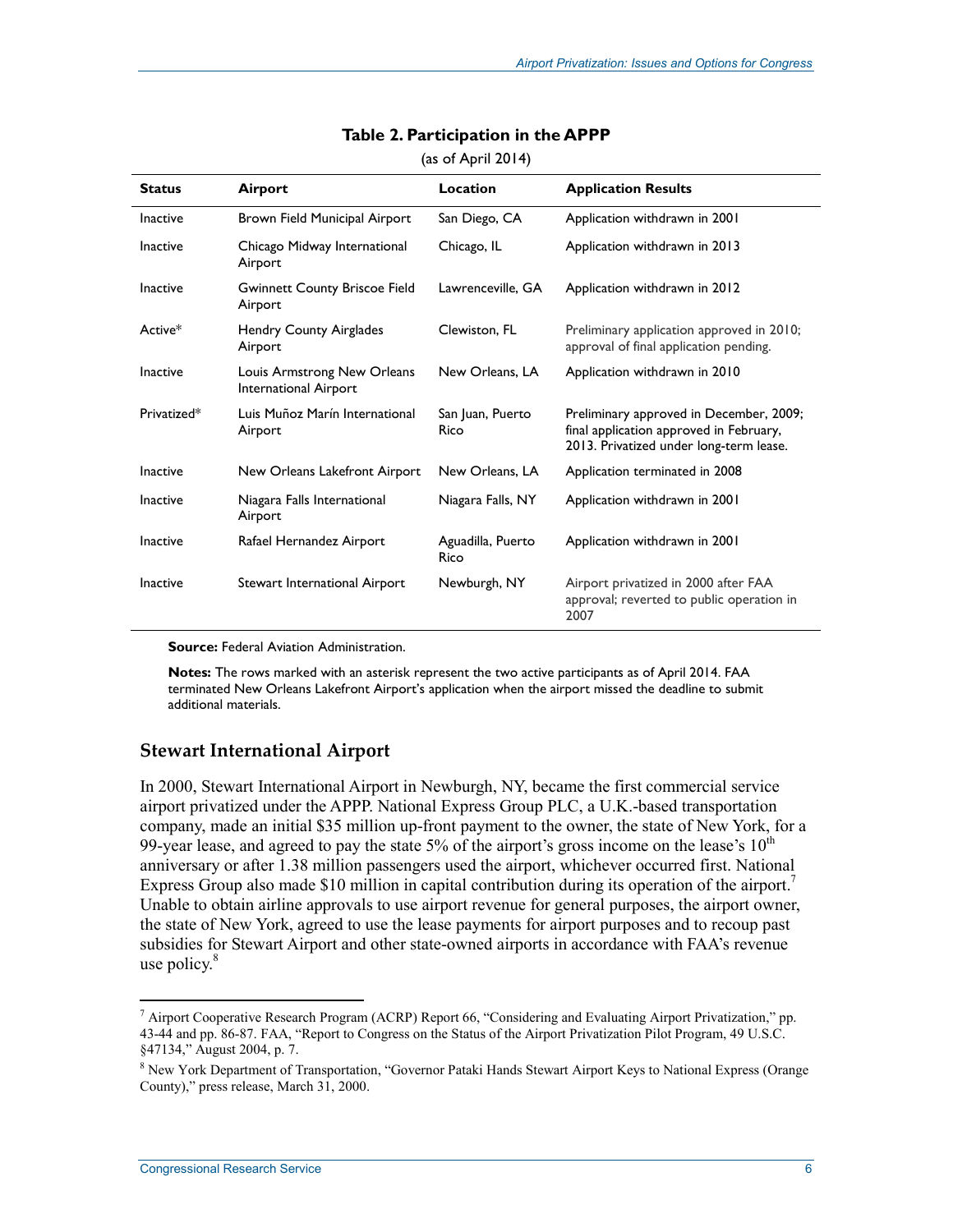National Express apparently was unsuccessful in increasing passenger traffic at Stewart; according to FAA data, the airport registered 274,126 enplanements in 2000, the year National Express assumed management, but only 156,638 six years later.<sup>9</sup> The company's attempt to make the airport more attractive to passengers going to and from New York City by renaming it "New York-Hudson Valley International Airport" was abandoned amid local opposition.<sup>10</sup>

In 2006, National Express decided to focus its U.S. efforts on school bus operations, and moved to dispose of its lease on Stewart.<sup>11</sup> The following year, the Port Authority of New York and New Jersey purchased the remaining term of the lease for \$78.5 million. Although National Express never disclosed the profitability of its operation at Stewart, the Port Authority reported a \$0.8 million loss in 2007, when it ran the airport for part of the year, and a \$5.5 million loss in 2008, its first full year of operation.<sup>12</sup> This suggests that the operation may not have been profitable for the private owner. However, National Express booked a profit of £16.2 million (approximately \$33 million at the time) on the sale to the Port Authority, suggesting that it earned a significant return on its investment. $13$ 

#### **Luis Muñoz Marín International Airport**

Luis Muñoz Marín International Airport, a medium hub airport in San Juan, Puerto Rico, is the only commercial service airport operating under private management after privatization under the APPP. FAA approved the final privatization contract in February 2013.

The private operator, Aerostar Airport Holdings,<sup>14</sup> paid \$615 million in upfront proceeds to the Puerto Rico Ports Authority and will pay a further \$600 million from revenue sharing over the 40 year lease. Aerostar also agreed to a \$1.2 billion capital plan including a \$200 million terminal reconfiguration within the first two years.

#### **Hendry County Airglades Airport**

The only airport currently seeking approval for privatization under the APPP is Hendry County Airglades Airport in Clewiston, FL. This general aviation airport<sup>15</sup> received preliminary approval from FAA in October 2010. The final application, including the contract with the proposed private operator, Florida Cargo Fresh, Inc., has yet to be approved by FAA.

<sup>-&</sup>lt;br><sup>9</sup> See http://www.faa.gov/airports/planning\_capacity/passenger\_allcargo\_stats/passenger/.

<sup>10</sup> See http://ulstercountyny.gov/sites/default/files/documents/143-06.pdf.

<sup>&</sup>lt;sup>11</sup> National Express Group, *Interim Report 2006*, p. 6.

<sup>12</sup> Port Authority of New York and New Jersey, *Annual Report 2007*, p. 94, and *Annual Report 2008*, p. 90.

<sup>13</sup> National Express Group, *Annual Report and Accounts 2007*, p. 66.

<sup>&</sup>lt;sup>14</sup> Aerostar Airport Holdings, LLC is jointly owned by Aeropuerto de Cancún S.A. de C.V. and Highstar Capital. Aeropuerto de Cancún S.A. de C.V. is a subsidiary of Grupo Aeroportuario del Sureste S.A.B. de C.V. of Mexico. It operates the Cancún Airport. For more information on the lease, see FAA Docket 2009-1144, "Record of Decision for the Participation of Luis Muñoz Marín International Airport, San Juan, Puerto Rico, in the Airport Privatization Pilot Program," February 25, 2013.

<sup>&</sup>lt;sup>15</sup> General aviation airports do not receive scheduled commercial or military service but typically support business, personal, and instructional flying; agricultural spraying; air ambulances; on-demand air-taxis; and/or charter aircraft service.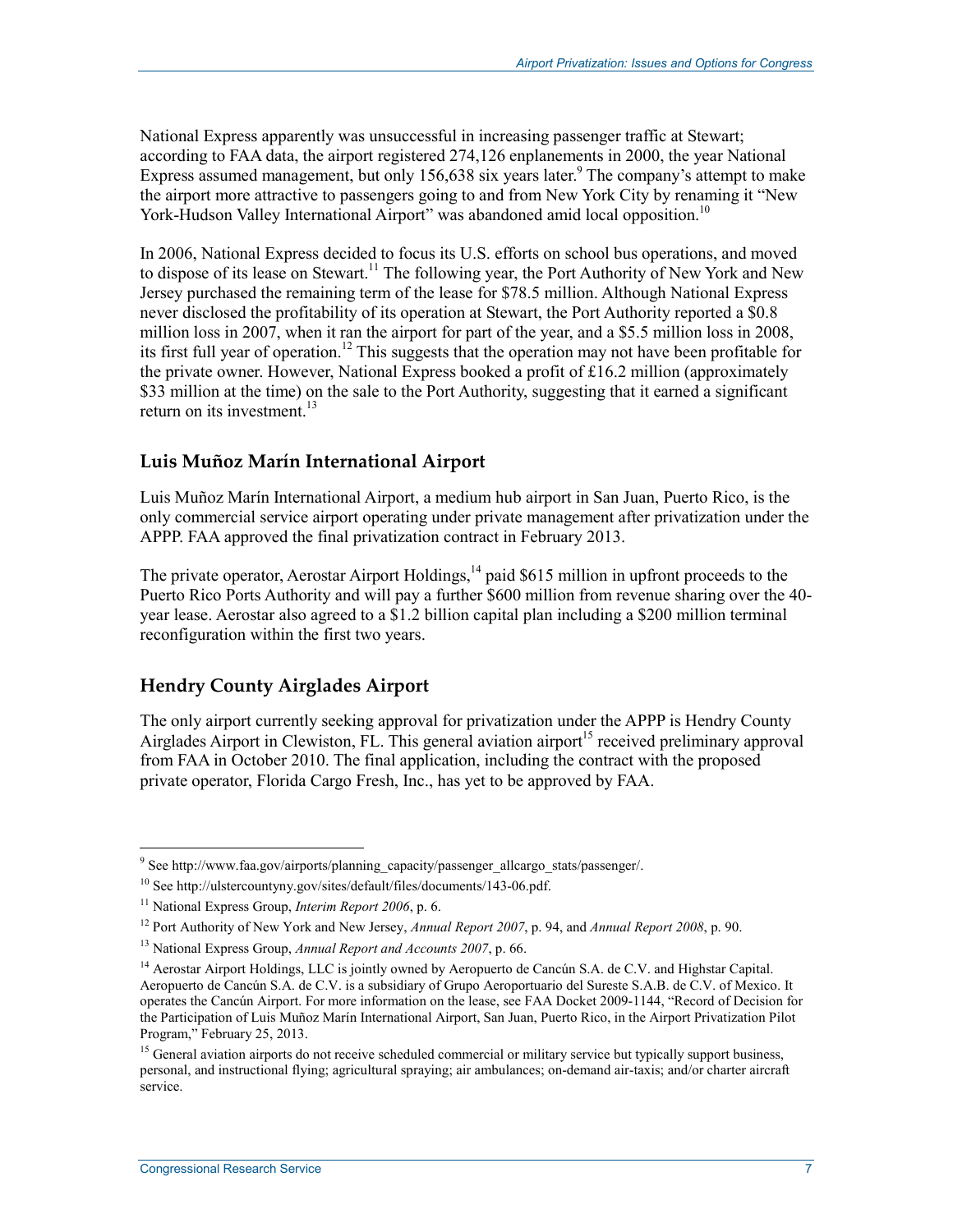#### **Chicago Midway Airport**

The APPP slot reserved for a large hub commercial airport was once taken by Chicago Midway Airport but its privatization efforts never materialized. The City of Chicago received airline approval to lease its city-owned Midway International Airport to private investors. On October 3, 2006, FAA authorized the city to select a private operator, negotiate an agreement, and submit a final application under the pilot program.<sup>16</sup> On October 8, 2008, the Chicago City Council agreed to a \$2.52 billion, 99-year lease with Midway Investment and Development Corporation (MIDCo), a consortium led by Citigroup, Inc., John Hancock Life Insurance Co., and a unit of Vancouver (British Columbia) International Airport. The deal was delayed due to the inability of the selected consortium to secure financing in the credit market during the global economic crisis. The lease agreement was terminated when the group missed the April 6, 2009 payment deadline. MIDCo had to pay a \$126 million penalty to the city.<sup>17</sup>

A renewed effort to lease Midway was abandoned in 2013 after one of the two bidding groups dropped out. The city then announced that it would suspend plans to lease the airport. On September 9, 2013, the City of Chicago withdrew its preliminary privatization application. This opened up the APPP slot reserved for a large hub airport.

## **Why Has the APPP Not Stimulated Privatization?**

Over its 18-year history, the APPP has not been successful in stimulating wide interest in airport privatization. The program's modest results appear to have several causes.

## **APPP Application Process**

Applying to privatize an airport under the APPP, as reported by FAA, makes the transfer from public to private ownership too "time consuming" and presents risks that could cause a potential deal to fail.<sup>18</sup> The process may take years to complete. In the cases of Luis Muñoz Marín International Airport and Hendry County Airglades Airport (see "Application Results" in **Table 2**), more than three years will have elapsed from preliminary application to final FAA approval, and informal discussions with FAA may have consumed additional time prior to the filing of the preliminary applications.

The application process begins with an airport filing a preliminary application for FAA approval, upon which one of the ten slots available under the APPP is reserved for that airport. The preliminary application must include a summary of privatization objectives; a description of the process and a timetable; current airport financial statements; and a copy of the airport owner's request for potential private operators to submit proposals. FAA has 30 days to review the preliminary application.

<sup>16</sup> See FAA, "Fact Sheet: Chicago Midway Airport Pilot Privatization Program," *FAA News*, April 2008.

<sup>&</sup>lt;sup>17</sup> Airport Cooperative Research Program (ACRP) Report 66, "Considering and Evaluating Airport Privatization," p. 44.

<sup>&</sup>lt;sup>18</sup> U.S. Department of Transportation, Federal Aviation Administration, "Report to Congress on the Status of the Airport Privatization Pilot Program, United States Code, Title 49, Section 47134," August 2004, p. 1; Matthew Hummer, "Airport Privatization: A Plan to Help Fill a \$50 Billion-Plus Investment Gap," Bloomberg Government, December 20, 2011, p. 13.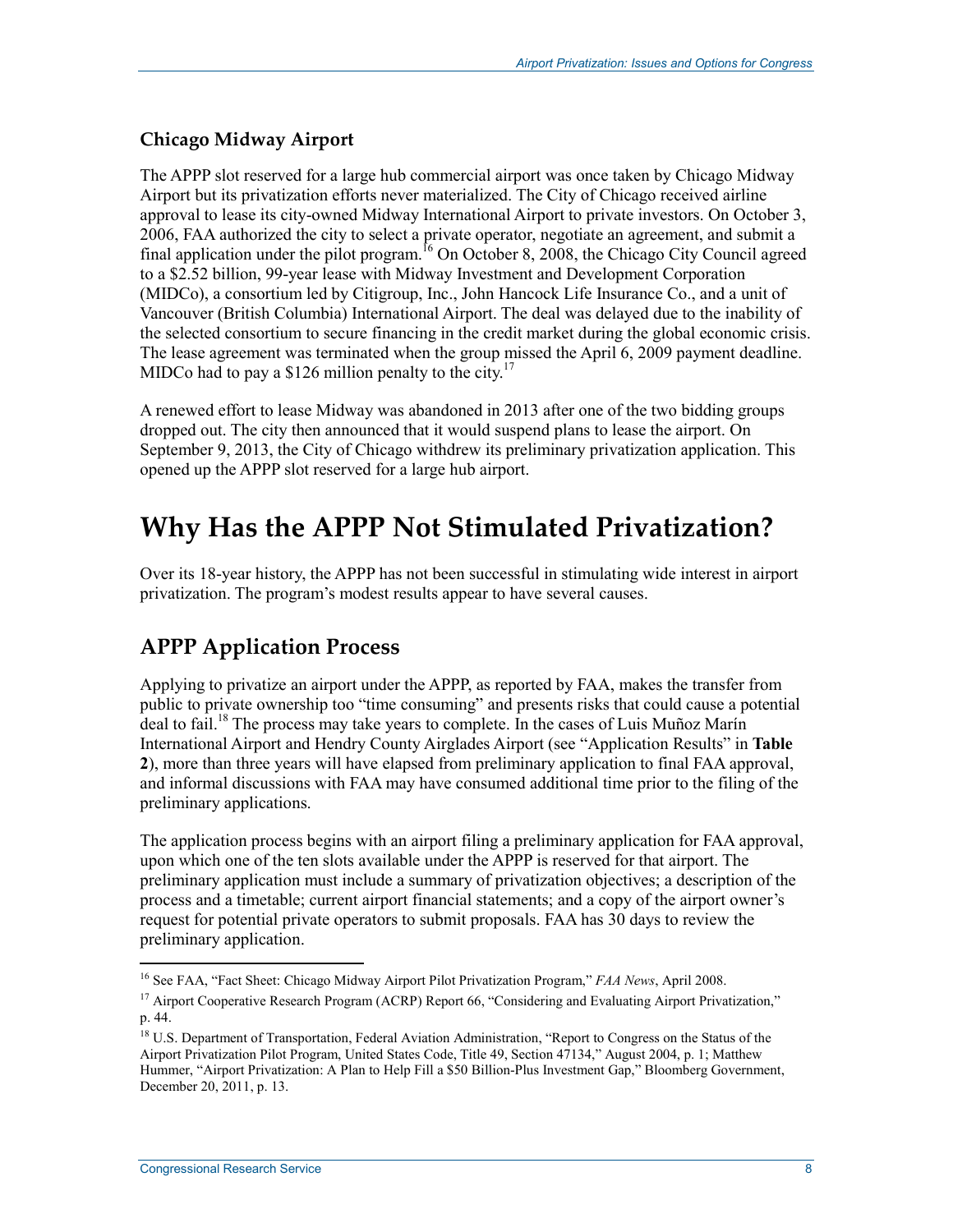Once an airport receives preliminary approval, it then may select a private operator from among those offering proposals, negotiate an agreement, and submit a final application to FAA. There is no timeline as to how quickly FAA must complete its review of the final application. After FAA gives notice of its proposed approval of the final application and lease agreement in the *Federal Register*, there is a 60-day public review and comment period. After that, the FAA completes its review and prepares its Findings and Record of Decision (ROD), in which it addresses the public comments and publishes the details of its decision.<sup>19</sup>

### **Regulatory Conditions and Obligations**

Airport privatization under the APP has a number of regulatory requirements, some of which have been criticized as overly restrictive or vague. These requirements may have lessened airport owners' and/or investors' interest in privatization. They include the need for 65% of air carriers serving the airport<sup>20</sup> to approve a lease or sale of the airport; restrictions on increases in airport rates and charges that exceed the rate of increase of Consumer Price Index (CPI), and a requirement that a private operator comply with grant assurances made by the previous publicsector operator to obtain  $\overline{AIP}$  grants.<sup>21</sup> In addition, after privatization the airport will be eligible for AIP formula grants to cover only 70% of the cost of improvements, versus the normal 75%- 90% federal share for AIP projects at publicly owned airports. This serves as a disincentive to privatize an airport, because it will receive less federal money after privatization.

### **Adequate Access to Funding**

In surface transportation, a key purpose of privatization is to attract private capital to supplement public spending that is insufficient to provide the desired level of construction and maintenance.<sup>22</sup> In general, lack of resources has been a far less important issue for airport operators than for highway and public transportation agencies.

Publicly owned airports have access to five major sources of funding. The Airport Improvement Program (AIP) provides federal grants to airports for planning and development, mainly of capital projects related to aircraft operations, such as runways and taxiways.<sup>23</sup> Local passenger facility charges of up to \$4.50 per boarding passenger, imposed pursuant to federal law, can generate revenue for a broad range of projects, including "landside" projects on airport property such as passenger terminals and ground access improvements, and for interest payments. Tax-exempt bonds, often secured by airport revenue, offer less costly financing than is generally available to

<u>.</u>

<sup>&</sup>lt;sup>19</sup> For details of the APPP application procedures, see http://www.faa.gov/airports/resources/publications/ federal\_register\_notices/media/obligation\_private97.pdf.

<sup>&</sup>lt;sup>20</sup> Approval must be granted both by 65% of the air carriers using the airport and by carriers collectively accounting for 65% of the landed weight during the previous year.

 $21$  Examples of grant assurances include making the airport available for public use on reasonable conditions and without unjust economic discrimination (against all types, kinds, and classes of aeronautical activities); charging air carriers making similar use of the airport substantially comparable amounts; maintaining a current airport layout plan; making financial reports to the FAA; and expending airport revenue only on capital or operating costs at the airport. For a listing of the AIP grant assurances, see http://www.faa.gov/airports/aip/grant\_assurances/.

<sup>22</sup> See CRS Report R43410, *Highway and Public Transportation Infrastructure Provision Using Public-Private Partnerships (P3s)*, by William J. Mallett.

<sup>23</sup> For more discussion of AIP and airport financing, see CRS Report R43327, *Financing Airport Improvements*, by Rachel Y. Tang and Robert S. Kirk.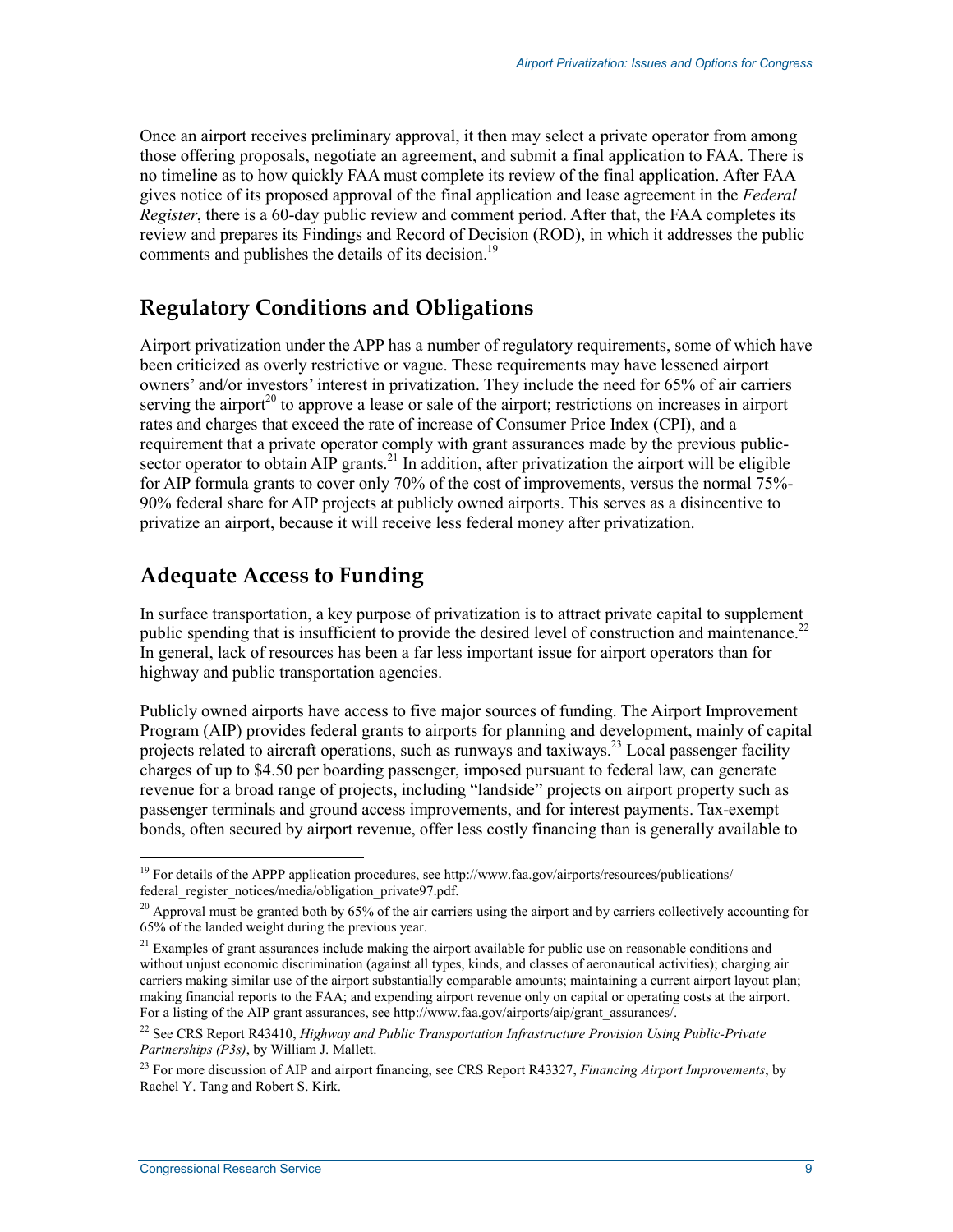private entities. Tenant leases, landing fees, and other charges are important revenue sources at some airports. Many airports, especially smaller ones, also benefit from state and local grants.<sup>24</sup>

These financing arrangements have important implications for airport privatization.

- If a publicly owned airport were to be privatized outside the APPP, its private operator may not be eligible to receive AIP formula funds and may have to draw on its own resources to improve runways and taxiways. The operator would not be entitled to issue bonds with federal tax-exempt status, and would therefore have to pay higher interest rates on its bonds than a public-sector operator. On the other hand, the private operator would have relative freedom to impose passenger usage fees and to increase landing fees, rents, and other charges, so long as this was not done in a discriminatory fashion.
- An airport privatized under APPP would continue to have access to federal AIP grants, although the private operator would have to provide a 30% match, considerably more than the 10%-25% matches required of publicly owned airports. The operator would not be entitled to issue bonds with federal taxexempt status, and would therefore have to pay higher interest rates on its bonds than a public-sector operator. It could continue to collect passenger facility charges, but could not impose charges higher than those authorized by federal law. Its ability to raise fees paid by air carriers would be constrained.

These limitations are largely the consequence of federal laws. They may explain why airport privatization has been less attractive in the United States than in Europe and Canada.

## **Airport Privatization in Europe and Canada**

Several European countries and Canada have undertaken notable steps in airport privatization. Two factors that have facilitated privatization in other countries do not exist in the United States. First, many of the major airports that have been privatized in Europe and Canada were previously owned by national governments, not by local or provincial governments, so the decision to privatize did not need to be taken at multiple levels of government. Second, the tax-favored status of debt issued by state and local governments in the United States has no analogue in most other countries, so the shift from public to private ownership did not necessarily entail higher borrowing costs.

#### **Europe**

1

Airport privatization started to build momentum when British Prime Minister Margaret Thatcher's administration privatized the former British Airport Authority (BAA). BAA had been part of the British Aviation Ministry from 1946 to 1966, and then became an independent government agency. The transfer of BAA to the private sector in 1987 transformed the airport sector in the United Kingdom and, eventually, around the world. By listing the shares of BAA plc

<sup>24</sup> Government Accountability Office, *Airport Finance: Observations on Planned Airport Development Costs and Funding Levels and the Administration's Proposed Changes in the Airport Improvement Program,* GAO-07-885, 2007, p. 8.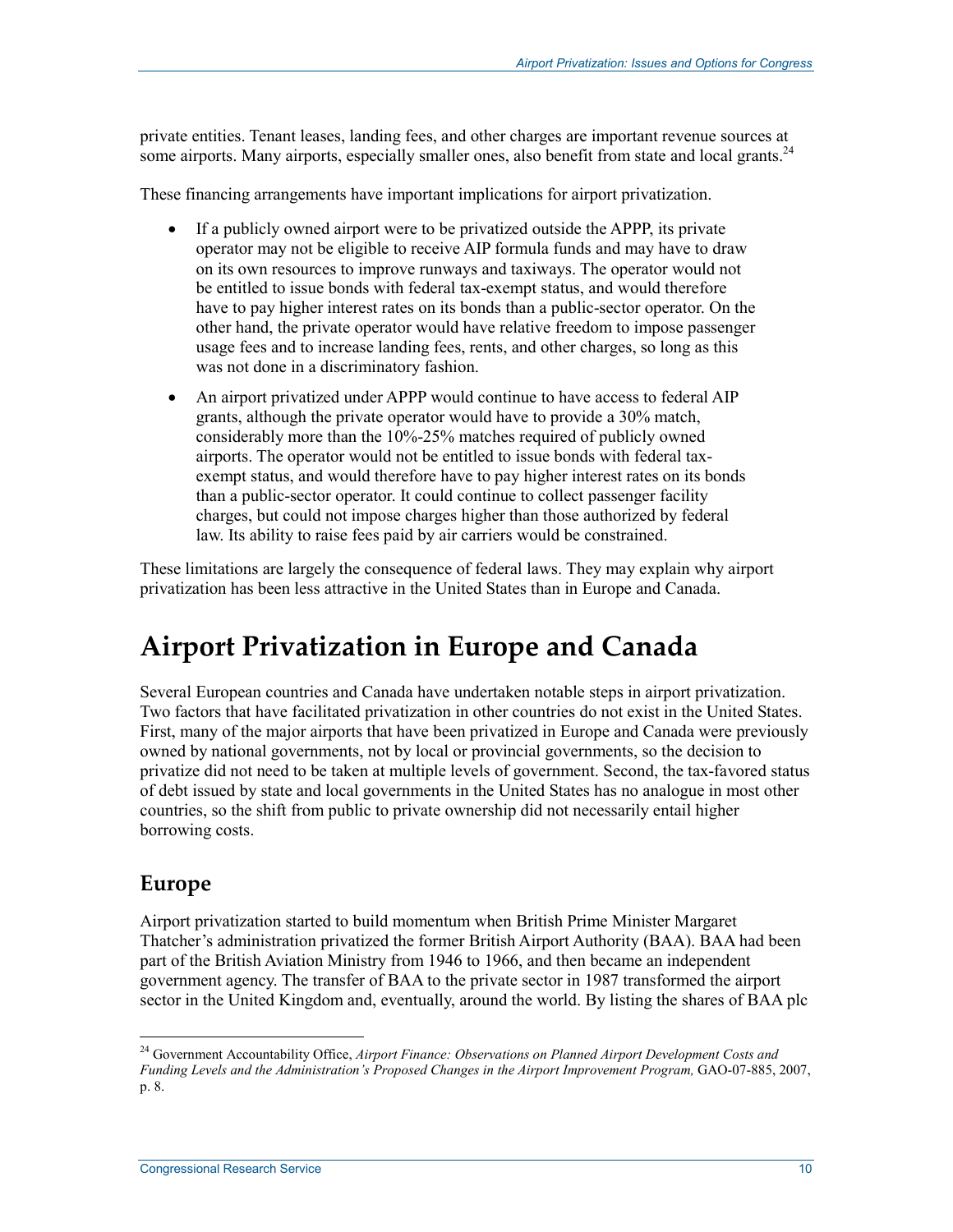on the London stock exchange, the government privatized the seven BAA airports, including London Heathrow, London Gatwick, and London Stansted.<sup>25</sup> The British government initially owned a stake in BAA plc, but sold all its shares by 1996. It retained a "golden share," which entitled it to block a takeover by foreign investors, until 2003.

Under the British approach to privatization, airports' charges were subject to economic regulation by the Civil Aviation Authority, a government agency, which had additional authority over the largest airports. Due to statutory changes enacted in 2012, only airports with more than five million annual passengers are now subject to government regulation of their charges. Heathrow, Gatwick, and Stansted have been deemed "designated" airports subject to closer regulatory supervision.<sup>26</sup>

The privatization of BAA has not been without its critics. Some economists argued that by selling BAA's seven airports all together, the U.K. government had, in effect, converted public assets into a regulated private monopoly.27 In 2009, the U.K. Competition Commission required BAA plc to divest Gatwick, Stansted, and either Edinburgh or Glasgow airports in order to maintain competition.

In 2006, BAA plc was acquired for £10.1 billion by Airport Development & Investment Ltd (ADI), a consortium led by Ferrovial Aeropuertos S.A. of Spain. Ferrovial then sold BAA's non-U.K. airport stakes such as Budapest and a number of Australian airports. The name BAA was officially dropped on November 12, 2012, and the company was rebranded as Heathrow Airport Holdings Ltd (HAH). Following the transactions, Ferrovial remains the largest shareholder in HAH with a 25% stake.

Not all airport privatizations in the United Kingdom have been successful. Cardiff Airport in Wales, formerly operated by a consortium of the Spanish companies Albertis and  $AENA$ <sup>28</sup> was purchased by the Welsh government for £52 million in March 2013. The private owners were interested in selling after annual passenger numbers fell from 2.1 million in 2007 to barely 1 million in 2012 and the airport became unprofitable. Prestwick Airport in Scotland, which BAA plc had sold to another private operator in 1992 and was most recently owned by the New Zealand company Infratil, was purchased by the Scottish government in November 2013 for the nominal amount of £1. As with Cardiff, several carriers had ceased service at Prestwick and passenger numbers had fallen sharply.

<sup>&</sup>lt;sup>25</sup> The other airports originally owned by BAA plc were Glasgow, Edinburgh, Aberdeen, and Prestwick. BAA plc purchased Southampton Airport in 1990 and sold Prestwick in 1992. International Civil Aviation Organization, "Case Study: United Kingdom," February 2013, http://www.icao.int/sustainability/CaseStudies/ UnitedKingdom.pdf.

<sup>&</sup>lt;sup>26</sup> Civil Aviation Authority, "Transition of the framework for the economic regulation of airports in the United Kingdom" (2013), https://www.caa.co.uk/docs/33/CAP1017%20frameworkforairportregulation.pdf.

<sup>27</sup> Government Accountability Office, *Airport Finance: Issues Related to the Sale or Lease of U.S. Commercial Airports,* GAO/T-RCED-96-82, February 29, 1996, p. 6.

<sup>&</sup>lt;sup>28</sup> Aeropuertos Españoles y Navegación Aérea (AENA, literally "Spanish Airports and Air Navigation"), the world's largest airport group, runs 46 airports in Spain and over 20 airports around the world. AENA is entirely owned by the Spanish government and is to be partially privatized. See *Financial Times*, "Spain sets stage for AENA privatisation," October 28, 2013; Reuters.com, "Spanish airports giant firms up privatisation plan," June 13, 2013.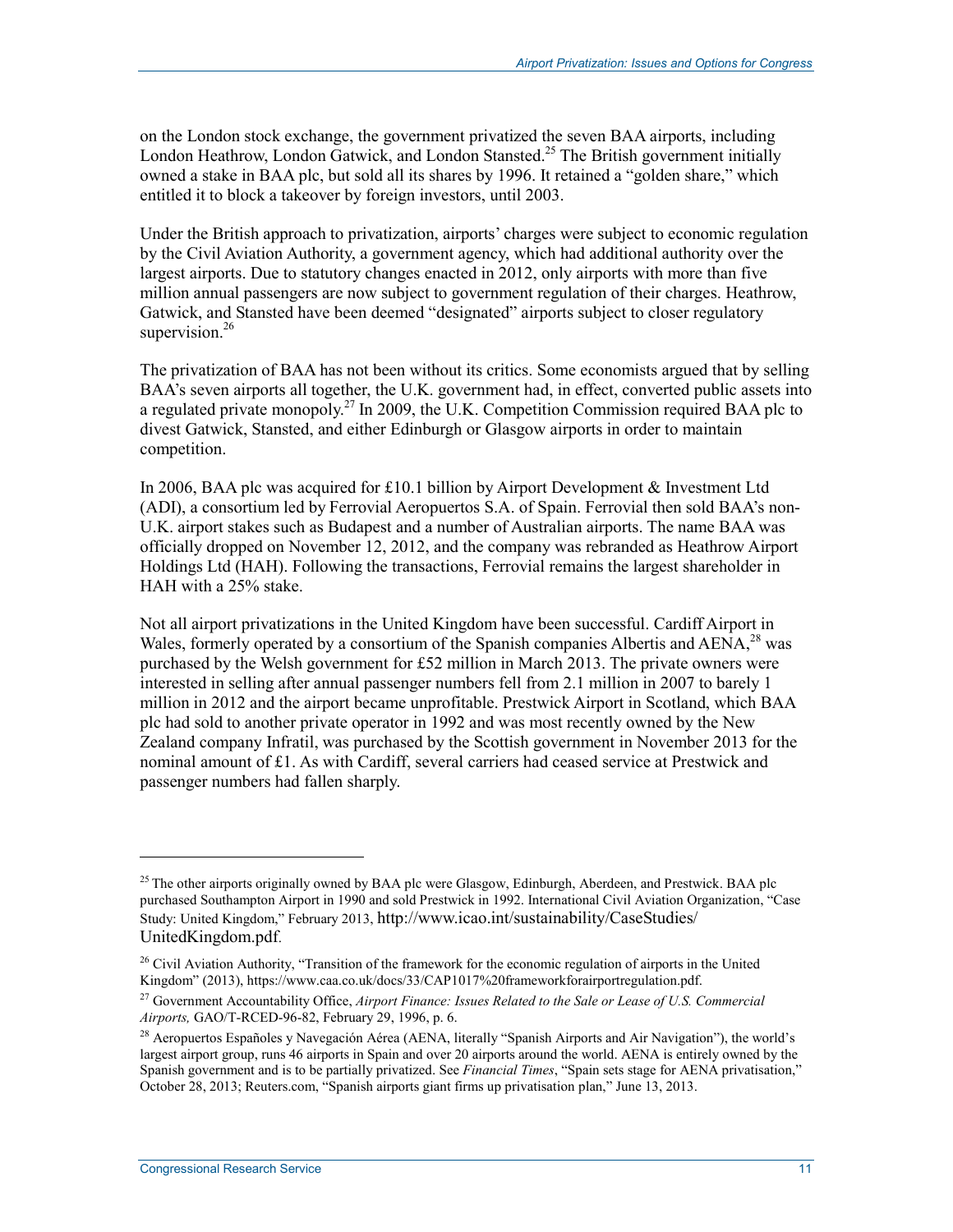Subsequent to the British privatization action of 1987, a number of governments in Europe privatized major airports, either fully or partially. Some of these private owners or operators then acquired full or partial ownership interests in other airports. At the same time, some public-sector airport operators expanded by providing management services at other airports. Entities such as AENA and Schiphol Group of the Netherlands are active internationally. Schipohl Group, of which the Dutch government is the majority owner, rebuilt and now operates Terminal 4 at Kennedy International Airport in New York. According to a 2010 study by Airports Council International—Europe, approximately 13% of European airports are owned by mixed publicprivate shareholders and 9% are fully privatized.<sup>29</sup>

### **Canada**

The Canadian Air Transportation Administration (CATA) of the Department of Transport (later renamed Transport Canada) owned and managed most airports and air navigation facilities in Canada until the early 1990s. In 1992 the Canadian government started to devolve the operation, management, and development of airports in Canada from Transport Canada to local airport authorities (LAAs) that were set up as not-for-profit corporations. These airport authorities are fully responsible for funding all operating and infrastructure costs and must invest all profits back into the airports.<sup>30</sup> As a first round of airport transfer, the federal government leased out four major airports in the summer of 1992—Calgary, Vancouver, Edmonton, and Montreal.<sup>31</sup>

In July 1994, Transport Canada announced a National Airports Policy (NAP) that grouped airports into five categories: 26 National Airports System (NAS) airports, 71 regional and local airports, 31 small airports, 13 remote airports, and 11 Arctic airports. The NAP required that ownership of regional and local airports be transferred from the federal government to regional or local interests such as provincial and local governments, airport commissions, and private businesses. The NAS airports—the 26 airports that handled more than 200,000 passengers per year or served provincial or territorial capitals—were leased to Canadian Airport Authorities (CAAs), not-for-profit and non-share corporations similar to LAAs, which are responsible for operations, management, and capital expenditures. The government retains ownership of the airports and receives rent payments from the CAAs and  $LAAs$ <sup>32</sup>

The government removed operating subsidies from regional or local airports over a five-year period. In its place, an Airport Capital Assistance Program (ACAP) was established to provide federal funding for safety-related airside capital projects at these airports. Thirty of the 31 small airports have been transferred to local interests, per an NAP requirement that all small airports be transferred to local interests or closed. The government continues to support remote and Arctic airports that service isolated communities.<sup>33</sup>

<sup>&</sup>lt;sup>29</sup> Airports Council International (ACI) Europe, "The Ownership of Europe's Airports," 2010, p. 6.

<sup>&</sup>lt;sup>30</sup> See Transport Canada, "Airport Divestiture Status Report," for a detailed list of airport privatization status, http://www.tc.gc.ca/eng/programs/airports-status-menu-441.htm.

<sup>&</sup>lt;sup>31</sup> International Civil Aviation Organization (ICAO), Air Transport Bureau, Economic Analysis and Policy Section, "Case Study: Canada," January 9, 2013.

<sup>&</sup>lt;sup>32</sup> International Civil Aviation Organization (ICAO), Air Transport Bureau, Economic Analysis and Policy Section, "Case Study: Canada," January 9, 2013.

<sup>&</sup>lt;sup>33</sup> Ibid. Eight Arctic airports were transferred to territorial governments between 1995 and 1996.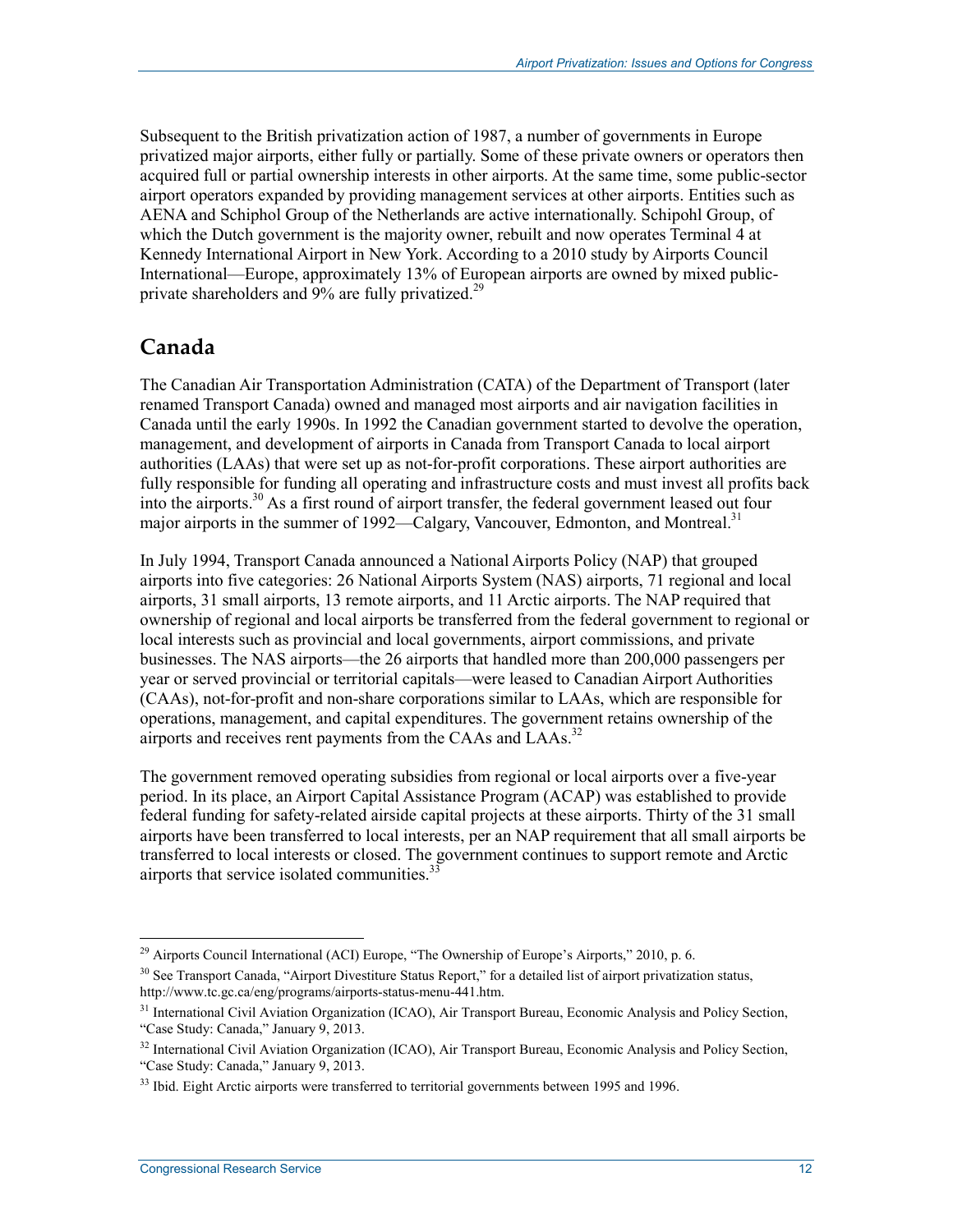Except for the airports operated by or on behalf of Transport Canada, the federal government does not regulate airport charges at airports already transferred to CAAs, LAAs, or local interests. The government permits airport authorities to determine airport charges as long as they are nondiscriminatory and competitive. Airports are also free to impose local passenger fees as a way to generate revenues for capital improvements or infrastructure expansions.<sup>34</sup> The airports pay approximately C\$280 million a year in rent to the federal government and hundreds of millions in "payments in lieu of tax" to municipal governments across Canada.<sup>35</sup>

Critics of Canada's "users pay" system question whether it has benefited aviation consumers. Some contend that these "quasi-independent" authorities, whose board members are often nominated by municipalities, often represent the interest of local stakeholders.<sup>36</sup> A 2012 report prepared for the Standing Senate Committee on Transport and Communications indicated that passengers departing Canadian airports often pay 60% and 75% above the base airfare to cover taxes and charges, compared to between 10% and 18% in the United States. The Canadian Airports Council estimated that in 2011, 4.8 million Canadians chose to cross the U.S. border and fly from U.S. airports. For example, about 85% of the annual passengers at Plattsburgh International Airport in upstate New York, near the Canadian border, are Canadian residents. The report concluded that the burden of Canada's airport rents, fees, and other service charges was undermining the competitiveness of Canadian airports located near the U.S. border.<sup>37</sup>

## **Issues and Options**

Congress has been interested in airport privatization as a way to save money by making airports less dependent on federal assistance while also, in the long run, increasing the nation's aviation capacity to meet growing demand for air travel. However, under current federal law, privatization has struggled to achieve these goals. Federal AIP spending is ultimately determined via the budget process and therefore budget savings may or may not result from airport privatization.

Privatization outside the framework of the APPP is generally unattractive to both airport owners and potential investors, as it is likely to result in higher financing costs and loss of federal AIP grants and will not provide the public-sector owner with revenues that can be used for other purposes. Privatization within the framework of the APPP may generate minor reductions in federal outlays due to the requirement for a privately run airport to match a larger share of federal AIP grants, but it is not clear that privatization serves the interests of public-sector owners or air carriers, except in cases where the airport is losing money or the owner can channel the proceeds of privatization into capital projects at other airports. Private investors' ability to earn money from an airport privatized under the APPP is limited by restrictions on passenger facility charges and limitations on increases in other airport fees. Air carriers, in most cases, will see advantages from privatization only if they can negotiate lower rents and landing fees in return for agreeing to it, but this would diminish the potential financial return to investors.<sup>38</sup>

<sup>1</sup> 34 Ibid.

<sup>&</sup>lt;sup>35</sup> *Globe and Mail*, "Why Canada's airport model is working for taxpayers," March 7, 2014.

<sup>&</sup>lt;sup>36</sup> *Globe and Mail*, "It's time to privatize Canada's leading ports and airports," February 17, 2014.

<sup>&</sup>lt;sup>37</sup> The Standing Senate Committee on Transport and Communications, "The Future of Canadian Air Travel: Toll Booth or Spark Plug?," June 2012, http://www.parl.gc.ca/content/sen/committee/411/trcm/rep/rep05jun12-e.pdf.

<sup>38</sup> Brad McAllister, *Airport Business*, "Exploring Privatization," January 26, 2011.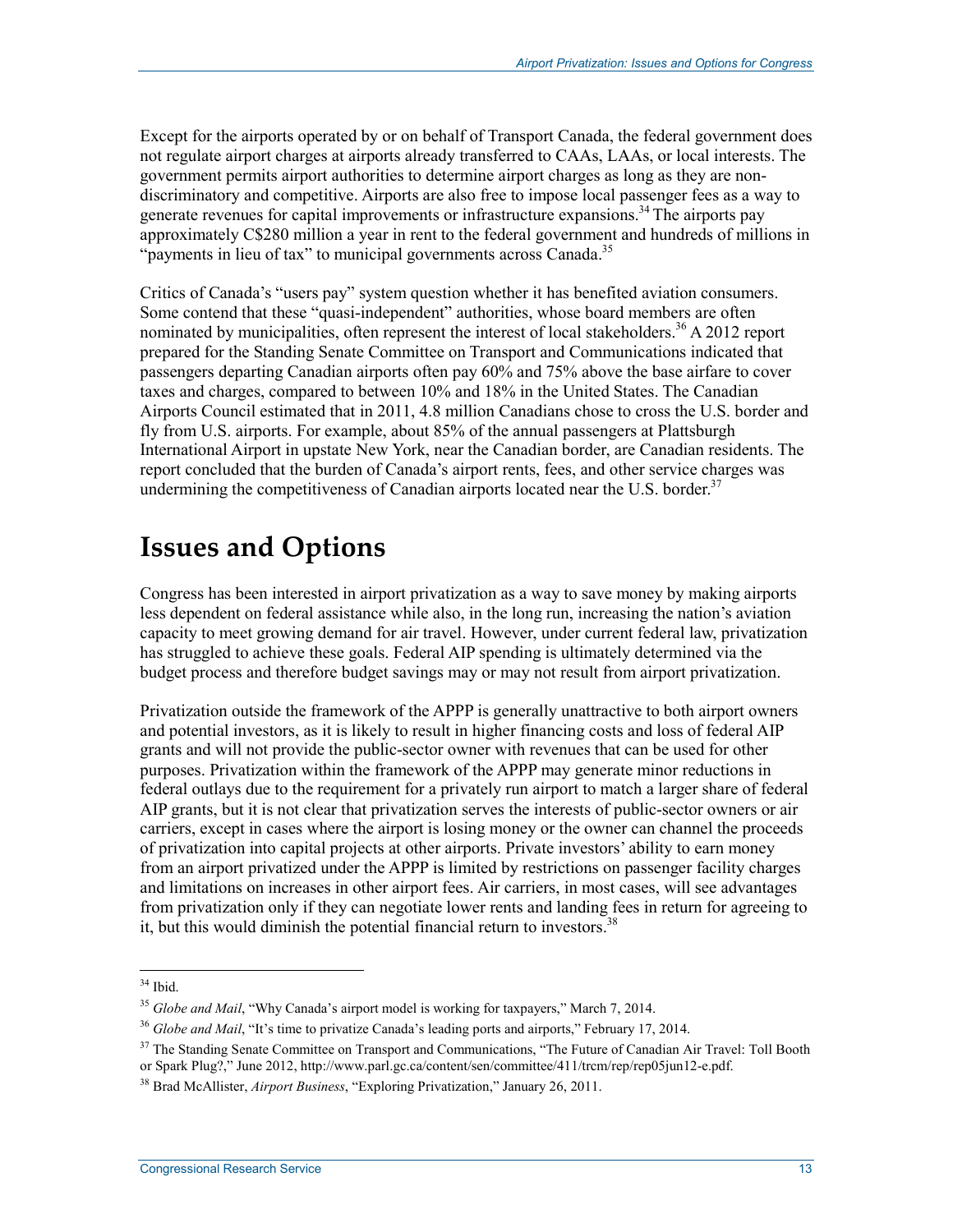Streamlining the APPP application and review process might make privatization somewhat more attractive by reducing the risks arising from a long application period, such as changes in economic and capital market conditions. However, significantly increasing interest in airport privatization is likely to require structural change to the existing airport financing system. Options might include the following:

- **Offering the same tax treatment to private and public airport infrastructure bonds.** This could be done by eliminating the current federal income tax exemption of interest on bonds issued by public-sector airport owners or by extending tax-exempt or tax-preferential treatment to airport infrastructure bonds issued by private investors. Either change would eliminate a major disincentive to shift airports from public to private ownership. On the other hand, removing the tax exemption on public-sector airport bonds would raise airports' financing costs, while extending it to private-sector bonds could have consequences for federal revenues.
- **Changing AIP requirements.** Reducing the percentage match private operators must provide to obtain AIP grants to the level of comparable public operators would make privatization more attractive to private investors, but would increase the share of federal funding.
- **Relaxing AIP grant assurances.** If private investors were freed from some of the requirements agreed to by the public owner in order to obtain AIP fund, privatization might become more attractive to investors. However, some of the changes that might be most attractive to investors, such as allowing the sale of airport property, might interfere with the federal interest in maintaining aviation system capacity and safety.
- **Liberalizing rules governing fees.** Allowing privatized airports more flexibility to impose passenger facility charges and to raise rents and landing fees would make privatization more attractive to investors. However, this might increase airline opposition to privatization and could lead to higher costs for passengers and air cargo shippers.
- **Easing limits on use of privatization revenue.** Reducing the obstacles for public-sector owners to use privatization revenue for non-airport purposes would stimulate local and state government interest in privatization. On the other hand, it could potentially lead to a lower level of investment in aviation infrastructure.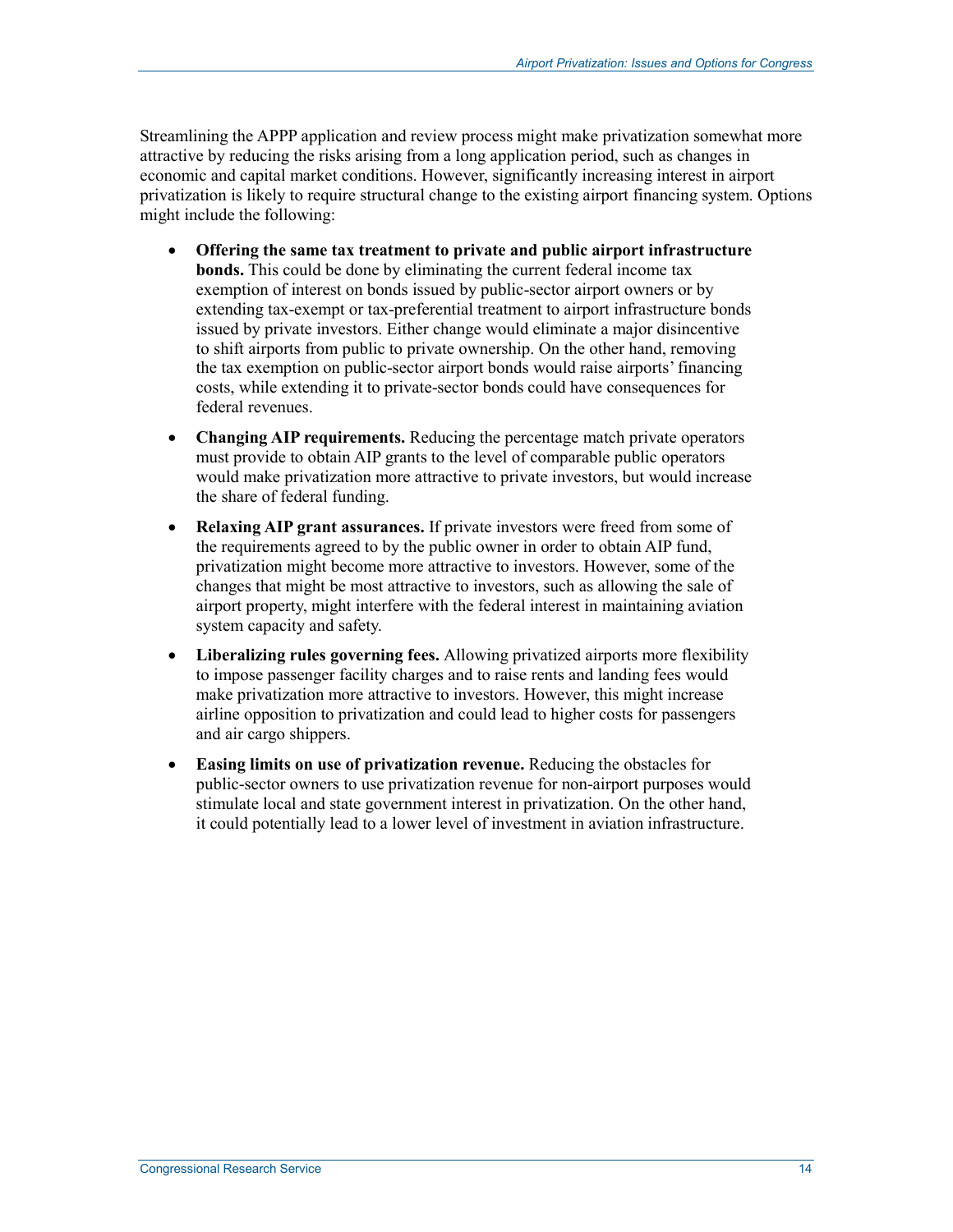## **Appendix. Airport Definitions**

The following types of airports are discussed in this report:

### **Commercial Service Airports**

Publicly owned airports that receive scheduled passenger service and board at least 2,500 passengers each year. There are 499 commercial service airports.

## **Primary Airports**

Commercial service airports that board more than 10,000 passengers each year.

- **Large Hub Airports** board 1% or more of system-wide passengers (29 airports, 70% of all enplanements).
- **Medium Hub Airports** board 0.25% but less than 1% of system-wide passengers (36 airports, 19% of all enplanements).
- **Small Hub Airports** board 0.05% but less than 0.25% of system-wide passengers (74 airports, 8% of all enplanements).
- **Non-Hub Airports** board more than 10,000 but less than 0.05% of system-wide passengers (239 airports, 3% of all enplanements).

#### **Non-Primary Commercial Service Airports**

Board at least 2,500 but no more than 10,000 passengers each year (121 airports, 0.1% of all enplanements).

### **General Aviation Airports**

General aviation airports do not receive scheduled commercial or military service but typically support business, personal, and instructional flying; agricultural spraying; air ambulances; ondemand air-taxies; and/or charter aircraft service (2,563 airports).

### **Reliever Airports**

Airports designated by the FAA to relieve congestion at commercial airports and provide improved general aviation access (268 airports).